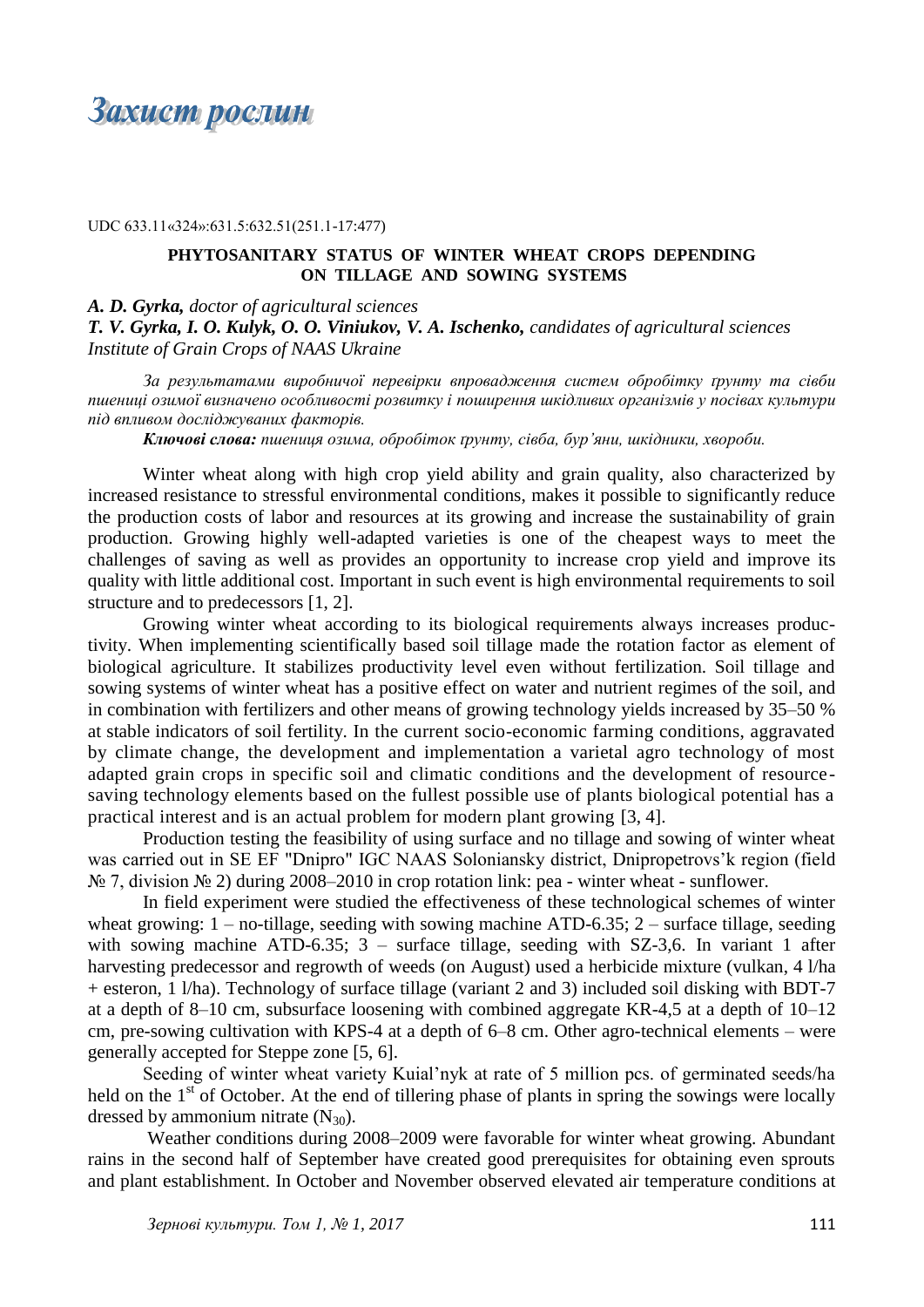ceasing of autumn vegetation (CAV) of winter wheat was marked only on December, 8. Wintering of crops was successful. Early spring was cool, April was dry, but due to rain fall in May, the winter wheat is well developed and has formed a relatively high grain yield.

As a result of study the effect of minimum tillage on the development and spread of weeds in winter wheat crops established, that at first accounting of weeds (during late tillering and early stem elongation phases) in winter wheat crops were found 19 species of weeds at economic and environmental contamination threshold, which formed six species (Tab. 1).

|                                                | Weeds amount ( $pcs/m2$ ) on variants |                 |                 |
|------------------------------------------------|---------------------------------------|-----------------|-----------------|
| Weed                                           | No-tillage                            | Surface tillage | Surface tillage |
|                                                | (seeding)                             | (seeding        | (seeding)       |
|                                                | $ATD-6.35$                            | $ATD-6.35$      | $SZ-3,6)$       |
| Common ragweed                                 | 0,3                                   | 0,7             | 3,9             |
| Knotgrass                                      | 20,7                                  | 27,7            | 21,6            |
| Shepherd's purse                               | 2,0                                   | 1,4             | 5,3             |
| Flixweed                                       | 4,8                                   | 8,1             | 6,0             |
| Horseweed                                      | 1,3                                   | 0,2             | 0,7             |
| Common dandelion                               | 1,3                                   | 2,2             | 1,8             |
| Blue lettuce, Field bindweed, Creeping thistle | 1,1                                   | 1,0             | 2,2             |
| <b>Cleavers</b>                                | 0,1                                   | 0,2             | 0,0             |
| Forking larkspur                               | 0,2                                   | 0,1             | 0,1             |
| Drooping brome                                 | 1,1                                   | 0,1             | 0,2             |
| Field pennycress                               | 2,1                                   | 4,0             | 3,3             |
| Amaranth                                       | 10,2                                  | 2,7             | 4,5             |
| Other (Field gromwell, Henbit dead-nettle)     | 0,3                                   | 0,0             | 0,1             |
| Altogether                                     | 45,5                                  | 48,4            | 49,7            |

*1. Weediness of winter wheat crops in the tillering stage*

Extermination these weed species must be economically recover the expenses of chemical crop protection. At the same time, it should be noted, that in variations of experience weed abundance was almost identical (45,5–49,7 pcs./m²). This indicates that it was formed mainly under the potential contamination of soil and weather conditions in spring this year (lack of active air temperatures, especially at night time, and productive moisture in the soil due to the absence of precipitation in April). In the ensuing time (first third of May) heavy rains fell. They were instrumental for growth and tillering of winter wheat plants. Its crops at this time had optically thick stand (500-600 productive stems per 1m² of field with energy-output ratio of illumination of bottom layer of crops at the level of 0,25–0,30 calories per 1cm²).

At these lighting conditions and following drought during May – June the majority of weeds which germinated in spring were died, due to drying up the upper soil layer (0–10 cm) and lack of PAR. Minority of them were in a depressed state: did not start to bloom and did not form viable seeds.

Having regard, to the above circumstances, it was unanimously resolved not to apply chemical protection of crops from weeds. In 2009 the studied tillage methods (surface, No-tillage), and sowing (ADT-6.35; SZ-3,6) had almost the same effect on weediness of culture. Of the 19 species of weeds that infested the wheat crops during the late tillering and early stem elongation phases the most withstanding (resistant), according to the second accounting, held before harvest, were six: Field bindweed – 0,8 pcs./m<sup>2</sup>, Drooping brome – 0,1; Flixweed – 0,2; Horseweed – 0,7; Prickly lettuce – 0,4 Creeping thistle – 0,2 pcs./m<sup>2</sup> (Tab. 2).

Only a few plants on plots of the experiment (Field bindweed, Prickly lettuce, Horseweed) came to the middle and upper layer of wheat stand. They formed very little above-ground biomass and number of seeds. Under these conditions, the crop yield of winter wheat in experiment variants differed from control for only 0,07–0,16 t/ha, in other words the discrepancy was within the experimental error.

Obtained experiment data for the study of quantitative-species composition and harmfulness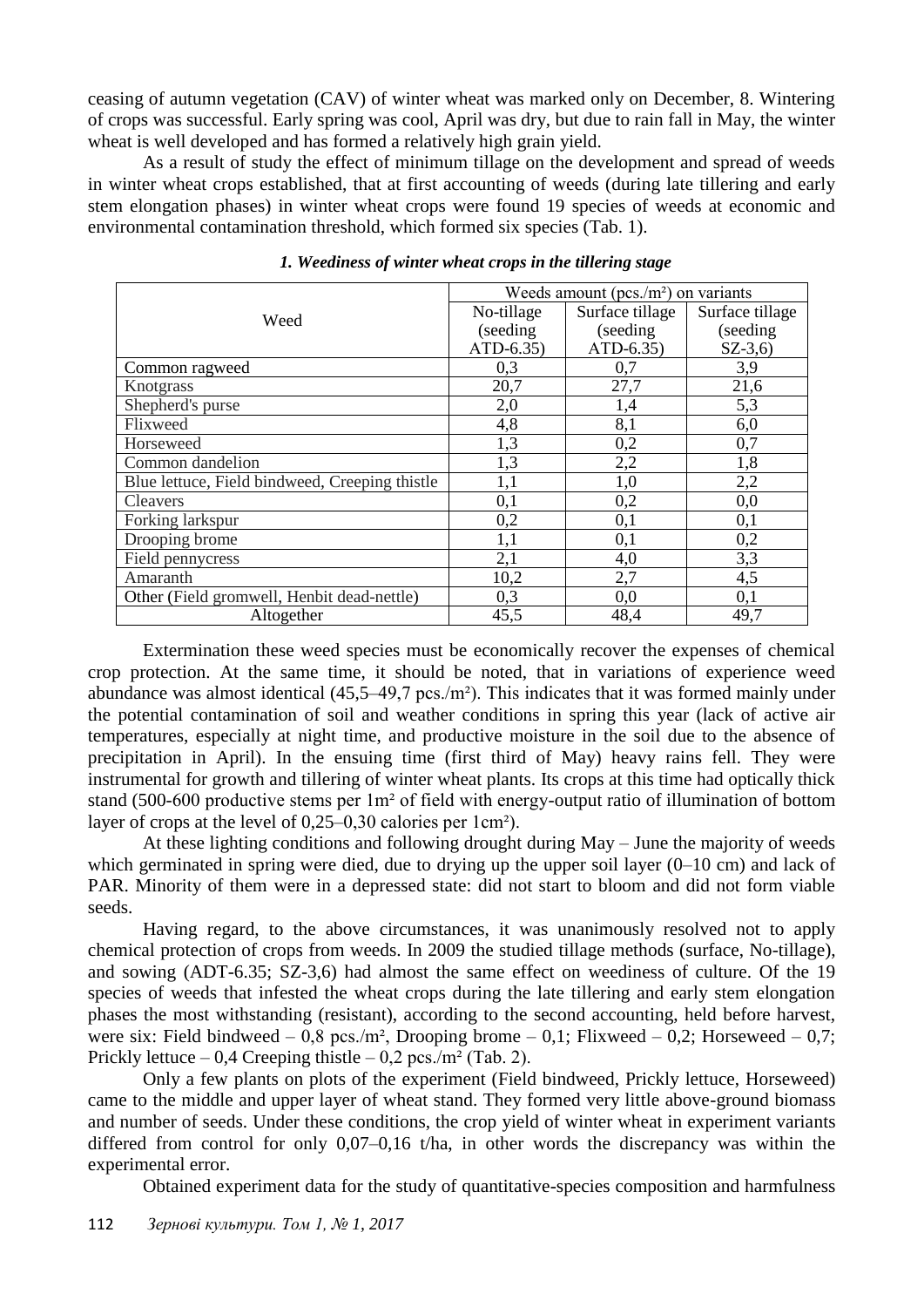of weeds provides a basis for following conclusions. At incoming the atmospheric resources (moisture, light, heat) during the growing season for winter wheat in 2008–2009. at an approximate level to the multiyear norms, plants formed well bush and optically dense stands, which provided during the stem elongation and heading phases of crops sufficiently effective shading and biological suppression of weeds in plots both in surface and no-tillage tilling methods without application of herbicides.

| Tilling and seeding methods        | Parameters |                 |  |
|------------------------------------|------------|-----------------|--|
|                                    | $pcs/m^2$  | $g/m^2$ (kg/ha) |  |
| No-tillage (seeding ATD-6.35)      | 2,6        | 8,8 (88)        |  |
| Surface tillage (seeding ATD-6.35) | 2.5        |                 |  |
| Surface tillage (seeding SZ-3,6)   |            |                 |  |

*2. Weediness of winter wheat crops before harvesting*

Winter wheat sowings in 2009 damaged mainly by the corn flies, plants infected by the Powdery mildew, Leaf blotch and Root rots (Tab. 3).

| Phase of<br>development | Diseases,<br>pests | Subject<br>of registration,<br>$\frac{0}{0}$ | Tilling and seeding methods |                 |                 |
|-------------------------|--------------------|----------------------------------------------|-----------------------------|-----------------|-----------------|
|                         |                    |                                              | No-tillage                  | Surface tillage | Surface tillage |
|                         |                    |                                              | (seeding                    | (seeding)       | (seeding        |
|                         |                    |                                              | ATD-6.35)                   | ATD-6.35)       | $C3-3,6$        |
| <b>Tillering</b>        | Corn flies         | Plant damage                                 | 1,4                         |                 | 6,3             |
| Flowering               | Powdery            | Infected plants                              | 6,8                         | 6,7             | 8,1             |
|                         | mildew             | Degree of injury                             | 0,1                         | 0,1             | 0,3             |
| Soft<br>dough           | Root rots          | Infected plants                              | 28,7                        | 30,2            | 33,7            |
|                         |                    | Degree of injury                             | 8,3                         | 8,2             | 9,3             |
|                         | Leaf blotch        | Degree of injury                             | 4,4                         | 4,2             | 5,4             |

*3. Infestation of winter wheat by the pests and damaging by diseases*

It is established that the damage of the plants in tillering phase by corn flies at surface tilling and sowing with SZ-3,6 was for 4,4–4,9 % higher than at use of minimum-tillage planter ADT-6.35, due to lower depth of seed covering and more attractiveness of plants for pest settlement. The trend to increased infestation of crops by Powdery mildew and root rots in control (surface breaking up of soil, sowing with conventional sowing machine SZ-3,6) can be attributed to thicker placing plants in rows and greater damaging by corn flies.

In general, in conditions of 2009 the development and spreading of diseases and pests in winter wheat crops was not rampancy, revealed differences in terms of their harmfulness for different tilling and sowing technologies were non-substantial and could not be considered as a determining factor in terms of the possible impact on the formation of winter wheat productivity.

Thus, by the results of research was not installed the significant changes between the variants of experiment on the influence of tilling technologies on effective soil fertility and chemical composition of plants. Some trends that determined were of a general character.

Transferring the obtained indexes of yield structural elements of winter wheat into the program of mathematical processing we got a graphical model in which the corresponding parameters are displayed in each of the three lines – variants of tilling and sowing methods, wherein: the thin continuous line shows the no-tillage, seeding with sowing machine ATD-6.35; heavy continuous line – surface tillage, seeding with sowing machine ATD-6.35 and hatched line – surface tillage, seeding with SZ-3,6. The value of each of 8 variables laid off by one of the radiuses in order to better compare cases with multi-dimensional view (Fig.).

Analyzing the graphical model, it should be noted that at no-tillage and sowing with ATD-6.35 observed the highest manifestation of the 3 elements of the structure (amount of productive tillers per unit area, coefficient of productive tillering and the length of the head), and at the surface tillage and sowing with SZ-3,6 – of 4 other (plant height, amount and weight of grains per head,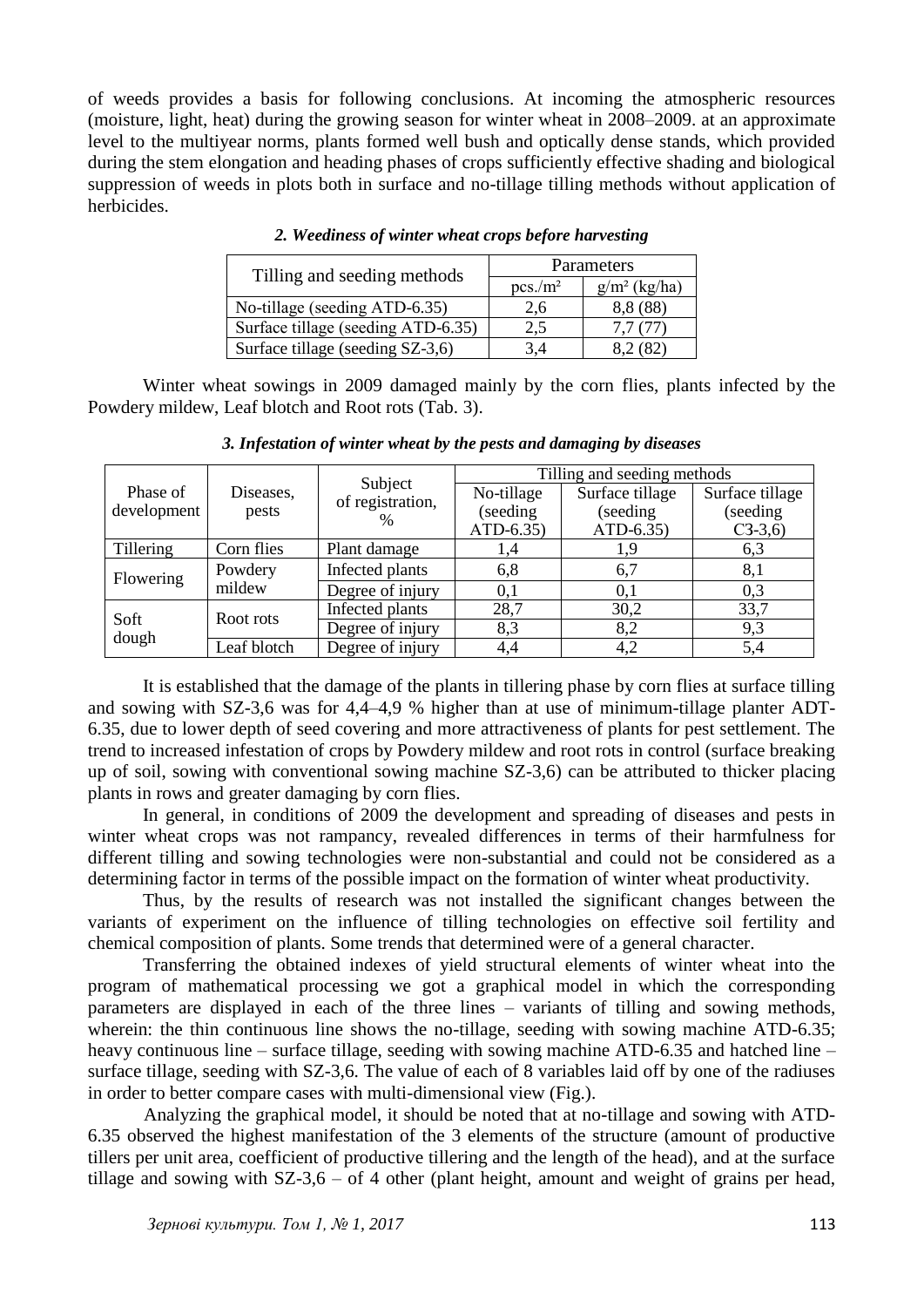1000 grains weight).

Only at the surface tilling and sowing method (with ATD 6.35), we noted the almost equal expression of the 5 structure elements, which, even at a significant reduction in plant height and reducing the number of grains per head, have provided formation the largest grain yield in experiment –  $5,62$  t/ha.



*Fig. Graphical display of structure elements and grain yield of winter wheat depending on the tilling and seeding systems.*

**Conclusions.** Under favourable hydrothermal conditions, regardless of technological schemes of tilling and sowing, the winter wheat formed optically dense stand even without applying insurance herbicides and provided effective shading and weed suppression.

The development and spreading of diseases and pests in winter wheat crops did not become rampancy, differences in terms of their harmfulness for different technologies of tilling and sowing were not significant and not a determining factor in terms of the possible impact on crop yield formation in variants of experiment.

It is established the tendency to increasing a crop yields and improving grain quality of winter wheat on a background of using the complex ADT-6.35 by uniform (in area and depth) covering of seeds in moist soil, higher stand density and optimal combination and ratio of structural elements of plant productivity.

## **Bibliography**

- 1. Наукові основи агропромислового виробництва в зоні Степу України / *За ред. М. В. Зубця* (голова) та ін. – К.: Аграр. наука, 2010. – 986 с.
- 2. Система ведення сільського господарства Дніпропетровської області / Гол. управління с.-г. і продовольства облдержадміністрації., Центр наук. забезпечення АПВ виробництва Дніпропетровської обл. – Дніпропетровськ, 2005. – 432 с.
- 3. *Циков В. С.* Захист зернових культур від бур'янів у Степу України / *В. С. Циков, Л. П. Матюха, Ю. І. Ткаліч*. – Дніпропетровськ: Нова ідеологія, 2012. – 211 с.
- 4. *Пабат І. А.* Агроценотична оцінка бур'янів та ефективність гербіцидів у посівах пшениці озимої / *І. А. Пабат, М. С. Шевченко, Л. О. Матюха* // Вісн. аграр. науки. – 2002. – № 7. – С. 25–28.
- 5. Пестицидный стресс озимой пшеницы: [моногр.] / [*Н. А. Рябченко, С. М. Лисицкая, В. В. Мочалов* и др.]; под ред. *Н. А. Рябченко*. – Днепропетровск: Пороги, 2006. – 379 с.
- 6. Методологія оцінювання стійкості сортів пшениці проти шкідників і збудників хвороб / [*Трибель С. О., Гетьман М. В., Стригун О. О.* та ін*.*]; за ред. *С. О. Трибеля*. – К.: Колобіг, 2010. – 392 с., іл. – 24 с.
- 7. *Гирка А. Д.* Формування врожайності та якості зерна озимої пшениці залежно від підживлення і засобів захисту в умовах північного Степу України: дис. … канд. с.- г. наук:
- 114 *Зернові культури. Том 1, № 1, 2017*